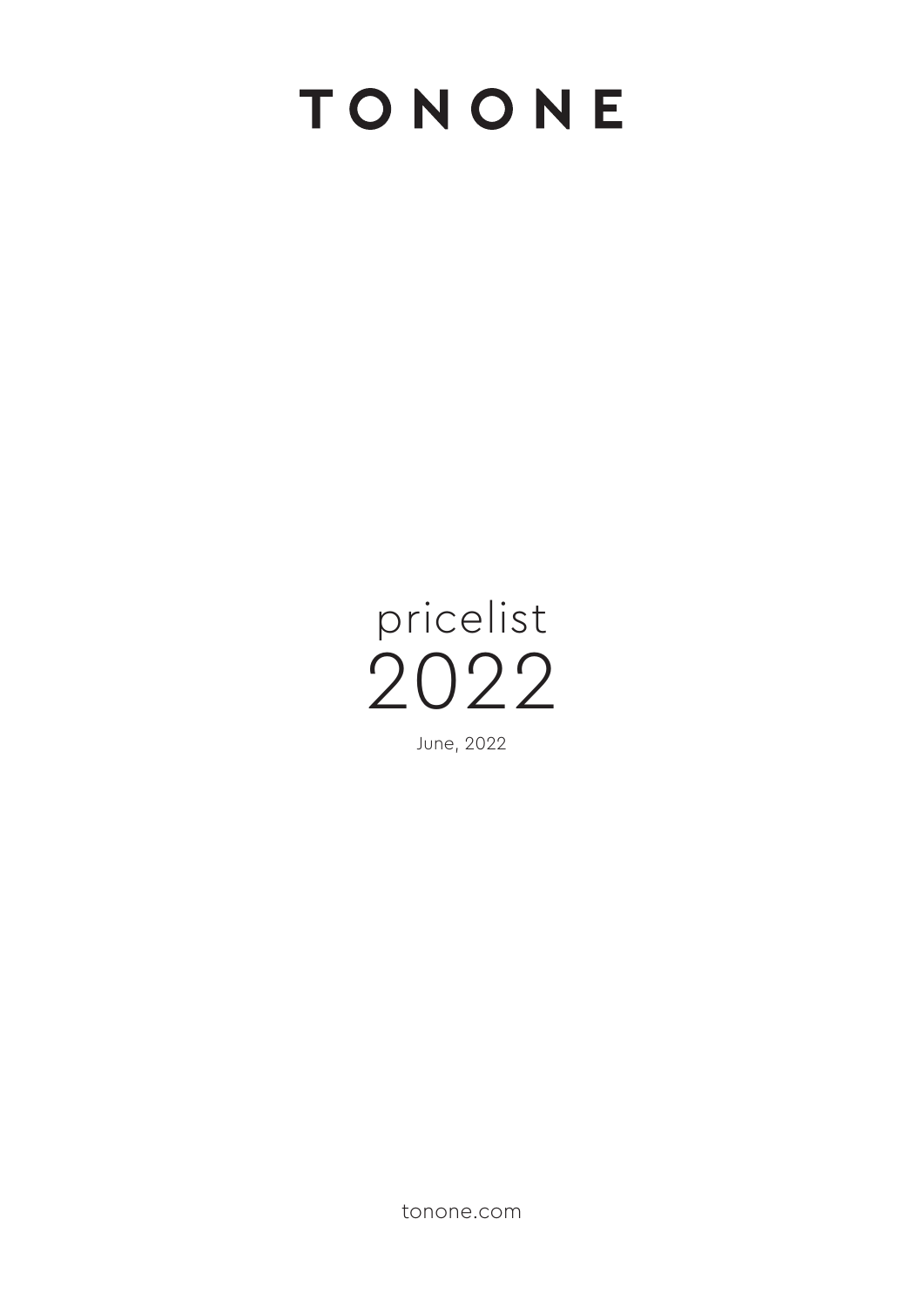incl 21% vat excl vat

|  |  | <b>BOLT</b> |                                 |                |                    |                |                  |
|--|--|-------------|---------------------------------|----------------|--------------------|----------------|------------------|
|  |  | desk        | 2 arm foot                      | $\in$          | $405 -$            | $\in$          | 334,71           |
|  |  |             | 2 arm clamp                     | $\in$          | $385 -$            | $\in$          | 318,18           |
|  |  |             | 1 arm foot                      | $\in$          | $345 -$            | $\in$          | 285,12           |
|  |  |             | 1 arm clamp                     | $\in$          | $310 -$            | $\in$          | 256,20           |
|  |  | desk small  | 2 arm small                     | $\in$          | $375 -$            | $\in$          | 309,92           |
|  |  |             | 1 arm small                     | $\in$          | $340 -$            | $\in$          | 280,99           |
|  |  |             | 1 arm clamp small $\epsilon$    |                | $310 -$            | $\in$          | 256,20           |
|  |  | floor       | 2 arm side fit                  | €              | $450 -$            | $\in$          | 371,90           |
|  |  |             | 1 arm side fit                  | $\in$          | $405 -$            | $\in$          | 334,71           |
|  |  | floor long  | 2 arm upper fit                 | €              | $550 -$            | €              | 454,55           |
|  |  |             | 1 arm side fit                  | $\in$          | $435 -$            | $\in$          | 359,50           |
|  |  |             |                                 |                |                    |                |                  |
|  |  | wall        | side fit                        | €              | $245 -$            | €              | 202,48           |
|  |  |             | side fit small<br>side fit mini | $\in$<br>$\in$ | $235 -$<br>$225 -$ | $\in$<br>$\in$ | 194,21<br>185,95 |
|  |  |             | underfit                        | $\in$          | $245 -$            | $\in$          | 202,48           |
|  |  |             |                                 |                |                    |                |                  |
|  |  | ceiling     | 1 arm under fit                 | $\in$          | $325 -$            | $\in$          | 268,60           |
|  |  |             | 2 arm under fit                 | $\in$          | $385 -$            | $\in$          | 318,18           |
|  |  |             | 1 arm side fit                  | $\in$          | $325 -$            | $\in$          | 268,60           |
|  |  |             | 2 arm side fit                  |                | € 385,- $∈$        |                | 318,18           |
|  |  | bed         | side fit                        |                | € $260 -$          | $\in$          | 214,88           |
|  |  |             | under fit                       |                | € 260,- $∈$        |                | 214,88           |
|  |  | chandelier  | 6 arm                           |                | € 2.490,-          |                | € 2.057,85       |
|  |  |             | 18 arm                          |                | € 4.500,-          | $\in$          | 3.719,01         |
|  |  |             |                                 |                |                    |                |                  |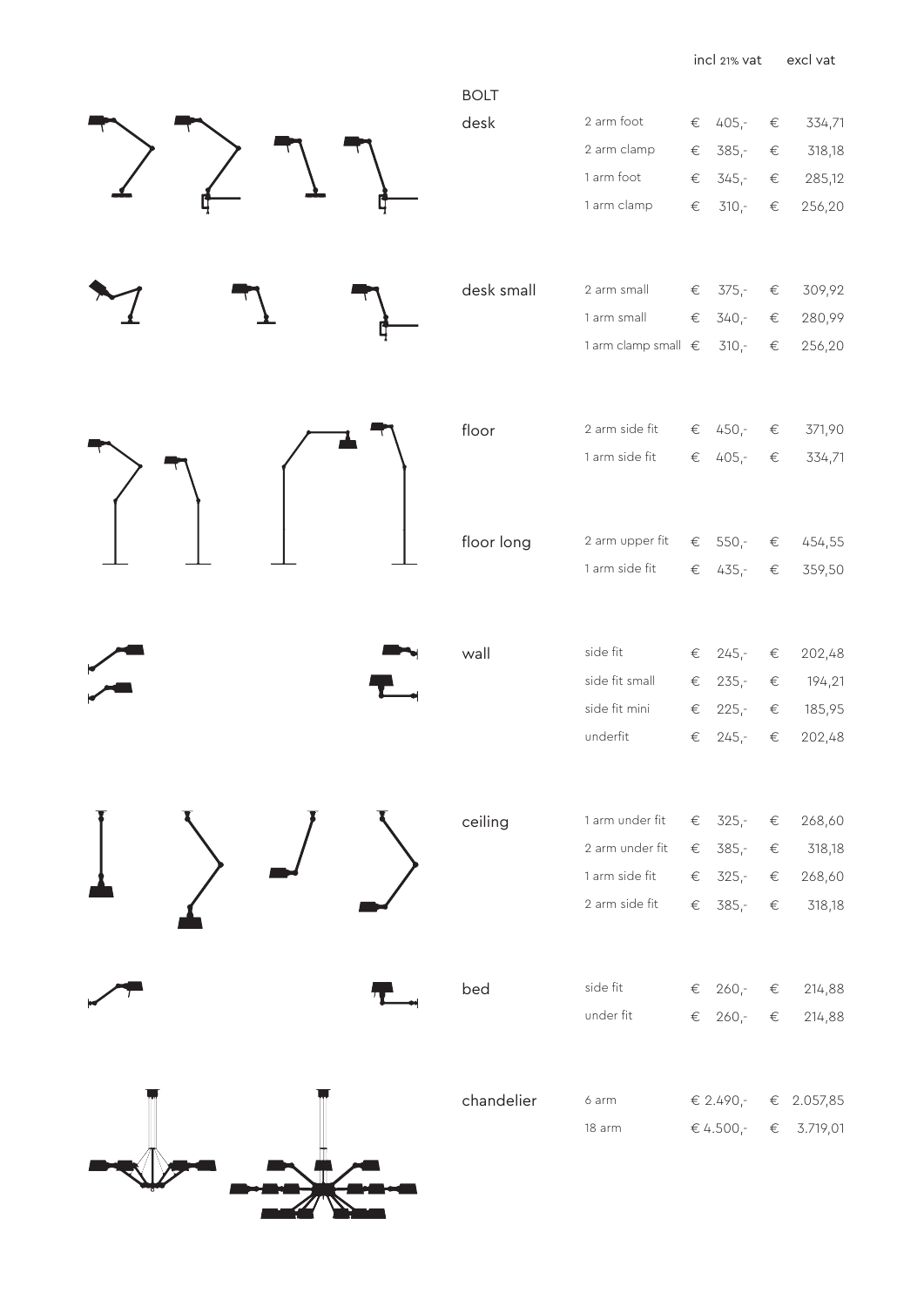|  |  | table                   | standard<br>small                                                      | $\in$<br>$\in$                   | $350 -$<br>$340 -$                                         | $\in$                   | 289,26<br>€ 280,99                                     |
|--|--|-------------------------|------------------------------------------------------------------------|----------------------------------|------------------------------------------------------------|-------------------------|--------------------------------------------------------|
|  |  | pack pendant            | 6 pack<br>8 pack<br>10 pack<br>12 pack                                 |                                  | € 2.490,-<br>€ $3.040 -$<br>€ 3.590,-<br>€ 4.140,-         |                         | € 2.057,85<br>€ 2.512,40<br>€ 2.966,94<br>€ 3.421,49   |
|  |  | <b>BEADS</b><br>pendant | box 50<br>box 108<br>pendant<br>ceiling direct                         | $\in$<br>$\in$<br>$\in$<br>$\in$ | $410 -$<br>$415 -$<br>$380 -$<br>$410 -$                   | $\in$<br>$\in$<br>$\in$ | € 338,84<br>342,98<br>314,05<br>338,84                 |
|  |  | beads in line           | 5 in line<br>3 in line                                                 |                                  | € $1.995 -$<br>€ $1.250 -$                                 |                         | € 1.648,76<br>€ 1.033,06                               |
|  |  | beads in circle         |                                                                        |                                  | € 1.275,- € 1.053,72                                       |                         |                                                        |
|  |  | wall                    | 120 install<br>120 powercord*<br>direct<br>35 install<br>35 powercord* |                                  | € $810-$<br>€ $860 -$<br>€ 410,-<br>€ $555 -$<br>€ $615 -$ | $\in$                   | € 669,42<br>710,74<br>€ 338,84<br>€ 458,68<br>€ 508,26 |
|  |  | floor & table           | floor<br>table                                                         |                                  | € $835 -$<br>€ $670 -$                                     |                         | € 690,08<br>€ 553,72                                   |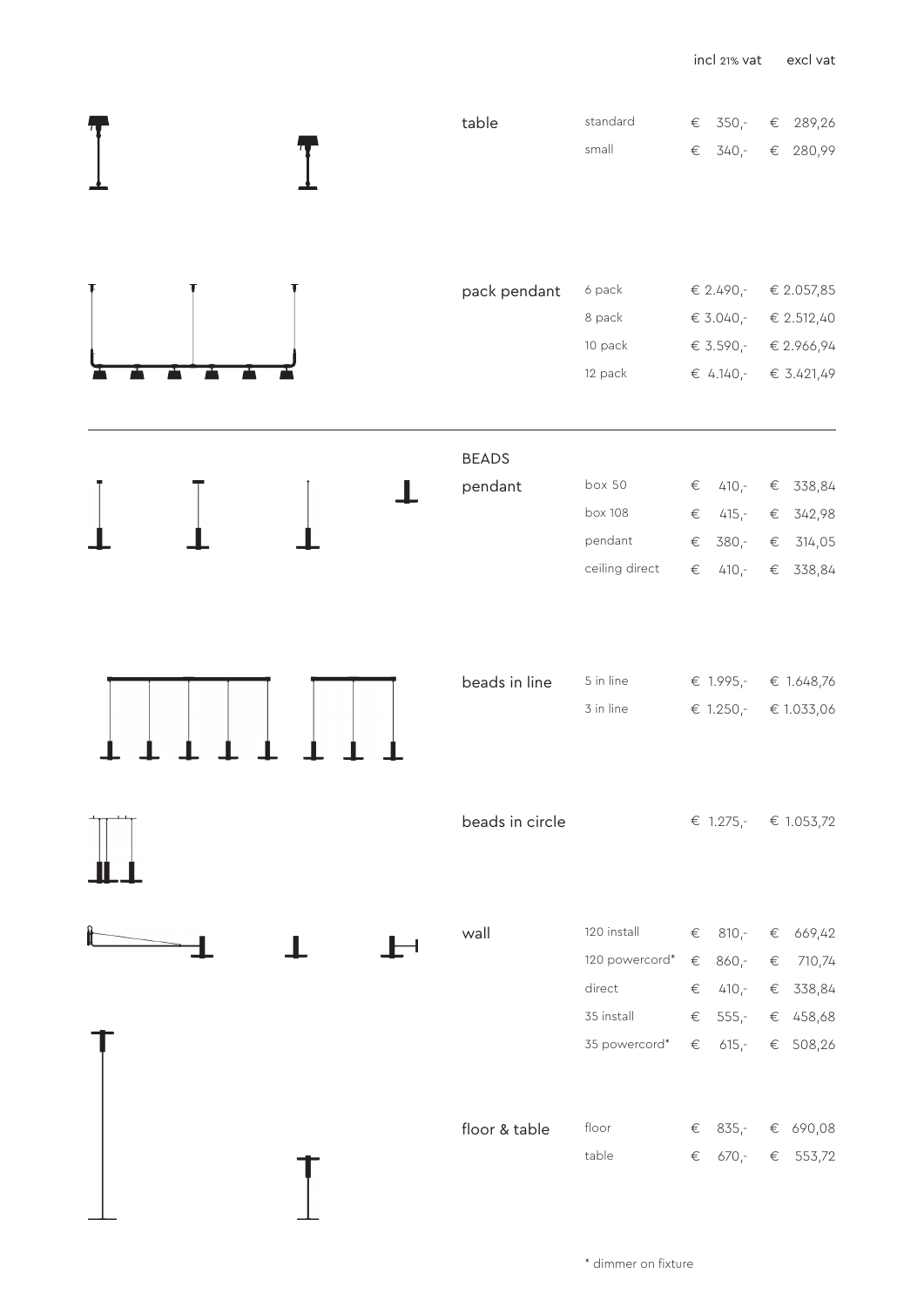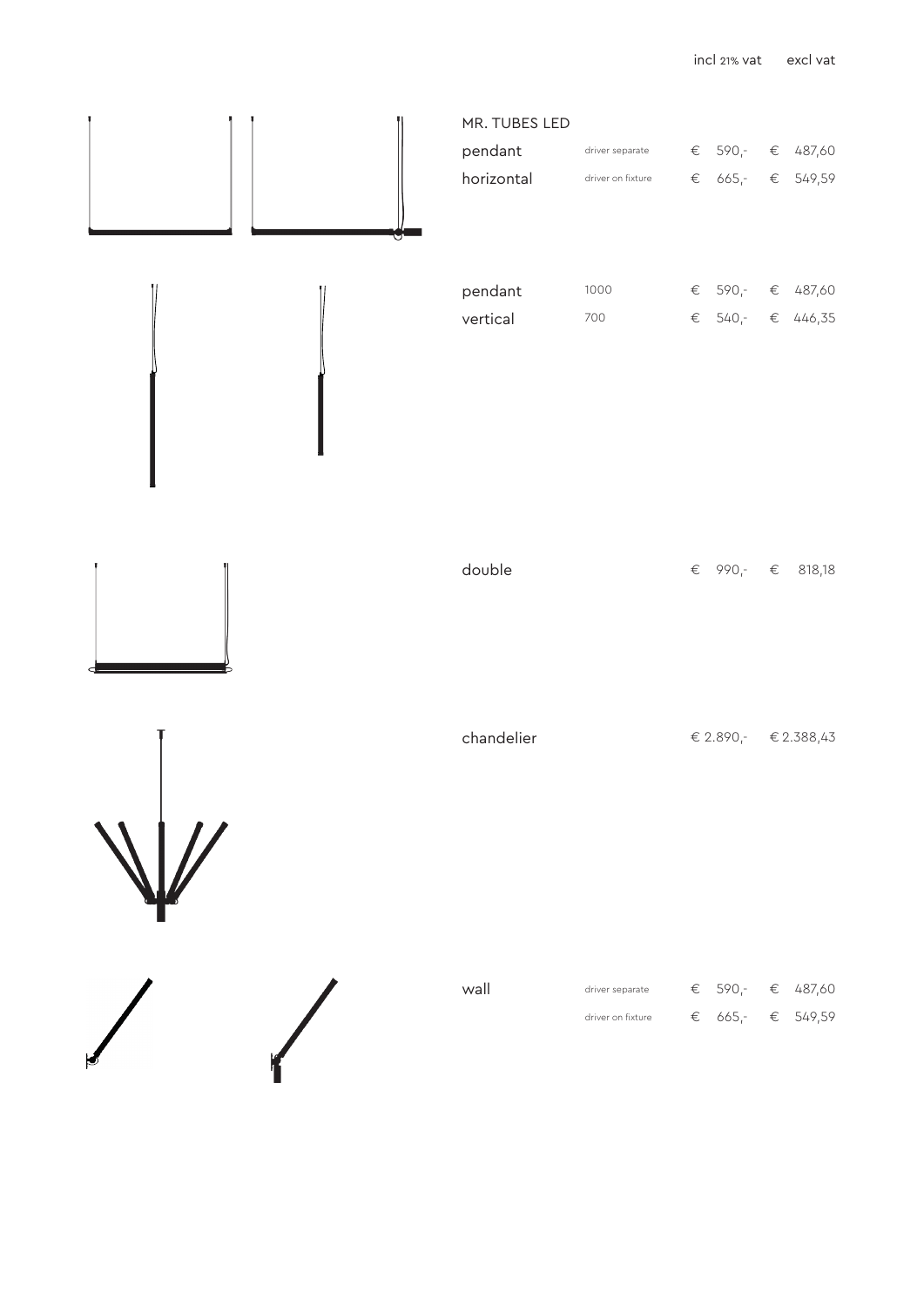incl 21% vat excl vat

|  | <b>BELLA</b> |                                                   |       |         |                         |
|--|--------------|---------------------------------------------------|-------|---------|-------------------------|
|  | table        | brass                                             | $\in$ |         | 350,- € 289,26          |
|  |              | black aluminum $\epsilon$ 325,-                   |       |         | € 268,60                |
|  | pendant      | brass                                             |       |         | € 310,- € 256,20        |
|  |              | black aluminum $\epsilon$ 290,- $\epsilon$ 239,67 |       |         |                         |
|  |              |                                                   |       |         |                         |
|  |              |                                                   |       |         |                         |
|  | ATLAS        |                                                   |       |         |                         |
|  | atlas        | D350                                              |       |         | € 1200,- € 991,74       |
|  |              | D450                                              |       |         | € 1300,- € 1.074,38     |
|  |              |                                                   |       |         |                         |
|  |              |                                                   |       |         |                         |
|  | ELLA         |                                                   |       |         |                         |
|  | ella         |                                                   |       | € 995,- | € 822,31                |
|  |              |                                                   |       |         |                         |
|  |              |                                                   |       |         |                         |
|  |              |                                                   |       |         |                         |
|  |              |                                                   |       |         |                         |
|  | ORBIT        |                                                   |       |         |                         |
|  | floor        | black                                             |       |         | € 1.690, $\in$ 1.396,69 |
|  |              | under the stars                                   |       |         | € 1.990,- € 1.644,63    |
|  | pendant      | black                                             | $\in$ |         | $1.390r$ € 1.148,76     |
|  |              | under the stars                                   |       |         | $1.690,-$ € 1.396,69    |
|  |              |                                                   | $\in$ |         |                         |
|  |              |                                                   |       |         |                         |